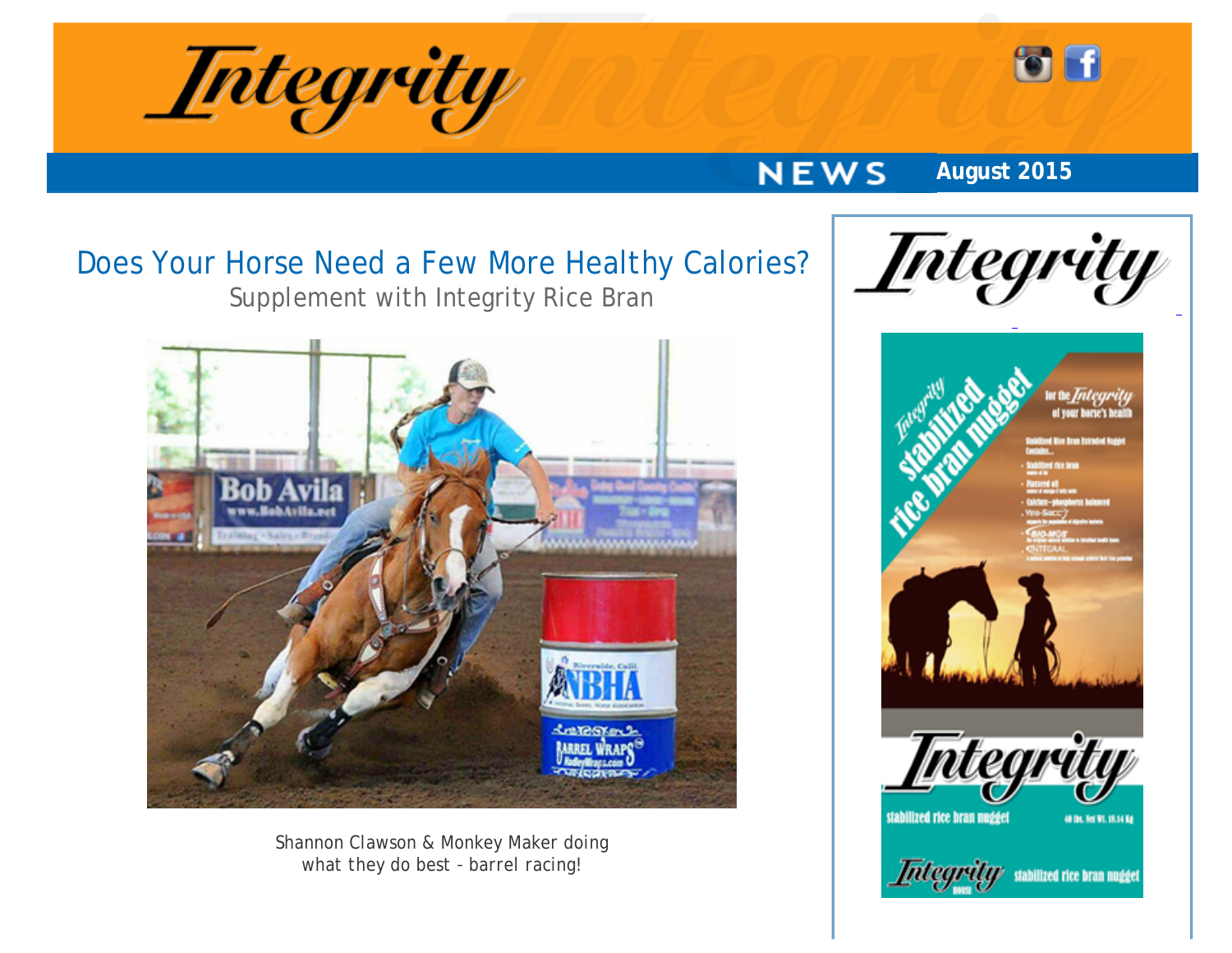Horse owners seeking healthy weight gain or weight maintenance for their horse often turn to a rice bran supplement. Available in meal and nugget, rice bran is high in fat and helps horses add the additional calories for buliding a little more lean muscle.

> *Integrity Lite and Integrity Rice Bran is the perfect combination to keep my horse energetic and performing his best! -Shannon Clawson*

Integrity Stabilized Rice Bran is a high fat diet that also adds and enhances a healthy skin coat. One of the attributes that makes this feed superior is that it is calciumphosphorous balanced. That means that when you add it to a balanced feed, the calcium-phosphorus ratio of the feed will not be altered and your horse will still be fed the nutritionally balanced diet you've intended.

Scientific benefits aside, this is just a darn good feed with high quality ingredients like whole ground flaxseed, added Vitamin E, probiotics and prebiotics, to name a few.

Integrity products offer balanced feeds for *all* types of horses, such as Adult/Senior, Growth, Lite, Performance, Mare & Foal, Low Starch and more. Their horse feeds are available in feed stores throughout California and Arizona.

Integrity feeds are sold at [feed stores near you.](http://www.starmilling.com/dealer.php)



Manufactured By



www.starmilling.com